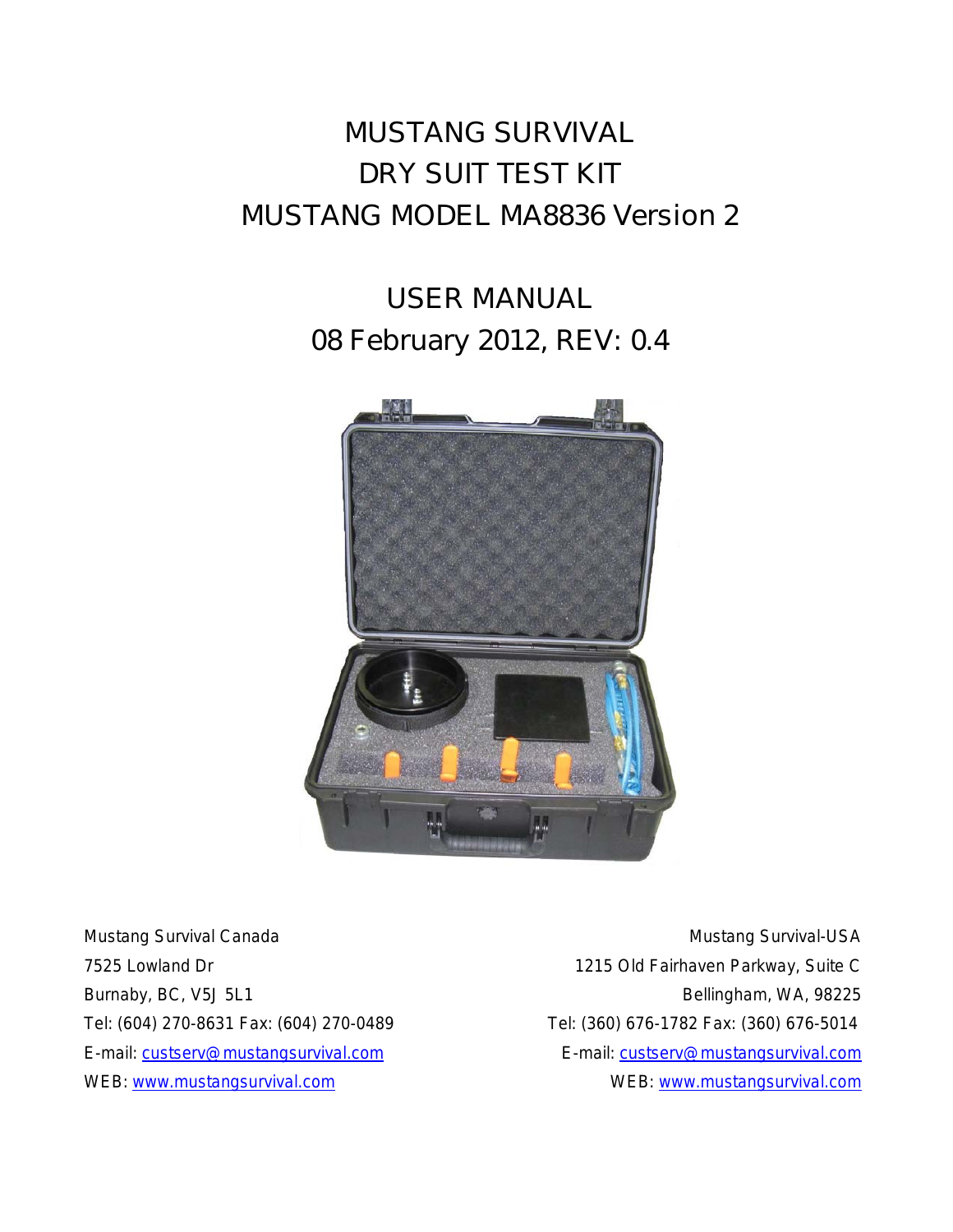## **1.0 INTRODUCTION**

#### 1.1 **GENERAL**

1.1.1 This manual provides user procedures for the Mustang Survival Dry Suit Test Kit Model MA8836, to assist qualified Life Support Equipment Technicians.

#### 1.1.1 **Periodic Inspection**

1.1.1.1 The suit manufacturer, or a qualified Life Support Equipment Technician with the appropriate equipment, should carry out the in-depth periodic inspection (every 180 days). Heavy use, may require more frequent inspect cycles.

This inspection includes:

- a. Visual inspection (see the suit's owner's manual)
- b. Leak testing every second periodic inspection (unless damage is suspected)
- c. Zipper, or slide fastener inspection (see the suit's owner's manual)

#### 1.1.2 **Leak Testing**

1.1.2.1 The following suit leakage test uses Mustang Survival Dry Suit Test Kit (MA8836). Your equipment may differ and, if so, the test should be adjusted accordingly. Mustang Survival offers an opportunity to purchase the Dry Suit Test Kit (MA8836) used in this test. Contact us for more information.



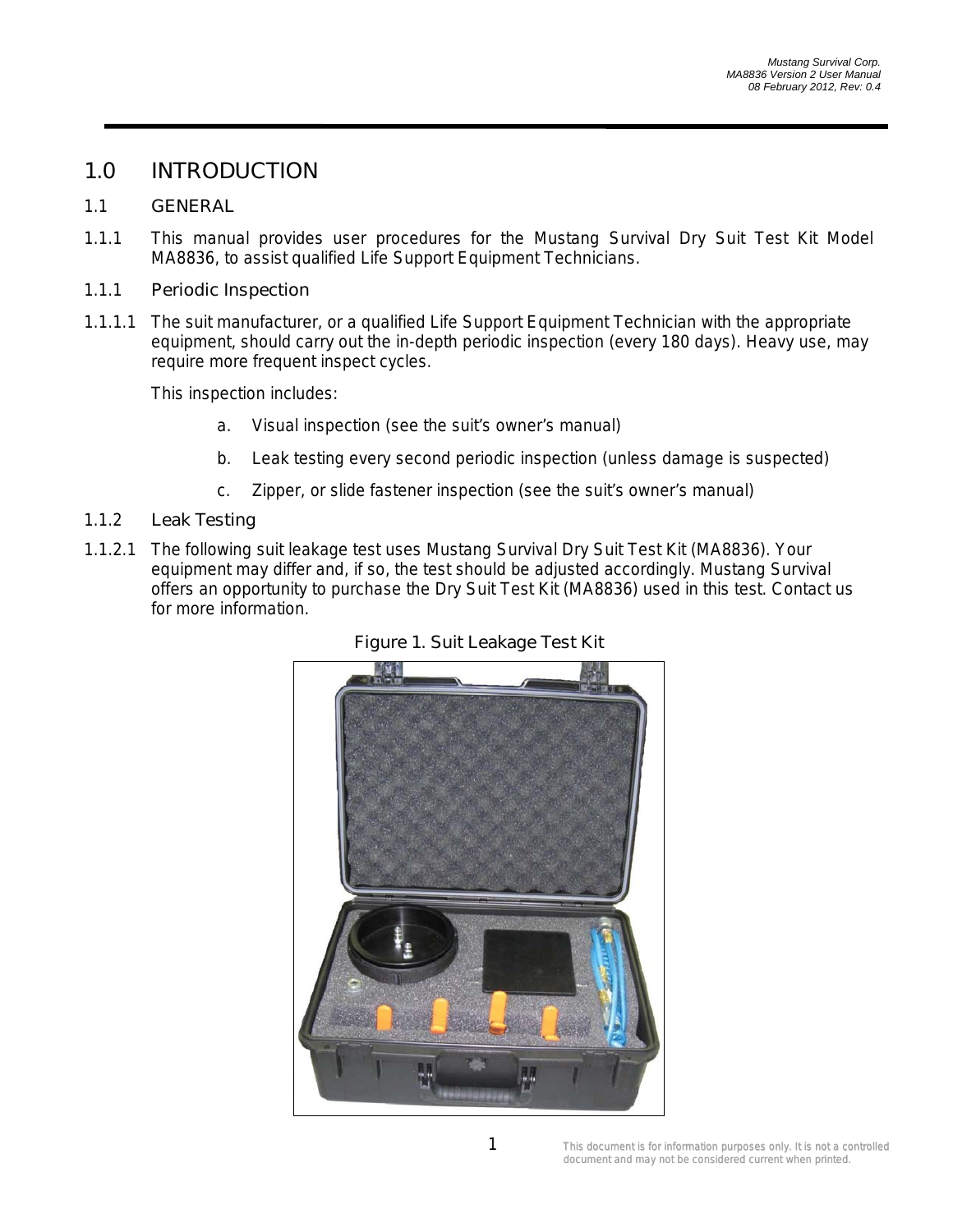- a. Ensure the Outer Shell has been separated from the Thermal Liner. Completely loosen the adjustable neck seal, if equipped. Turn the Outer Shell inside out.
- b. Place the neck plug into the Outer Shell, through the main entry zipper. Close the main entry zipper by reaching in through the neck opening to pull the zipper toggle.



**Figure 2. Step b. Suit Leakage Test**

c. Pull the end of the neck plug with the air fittings through opening of the neck seal.

**Figure 3. Step c. Suit Leakage Test**

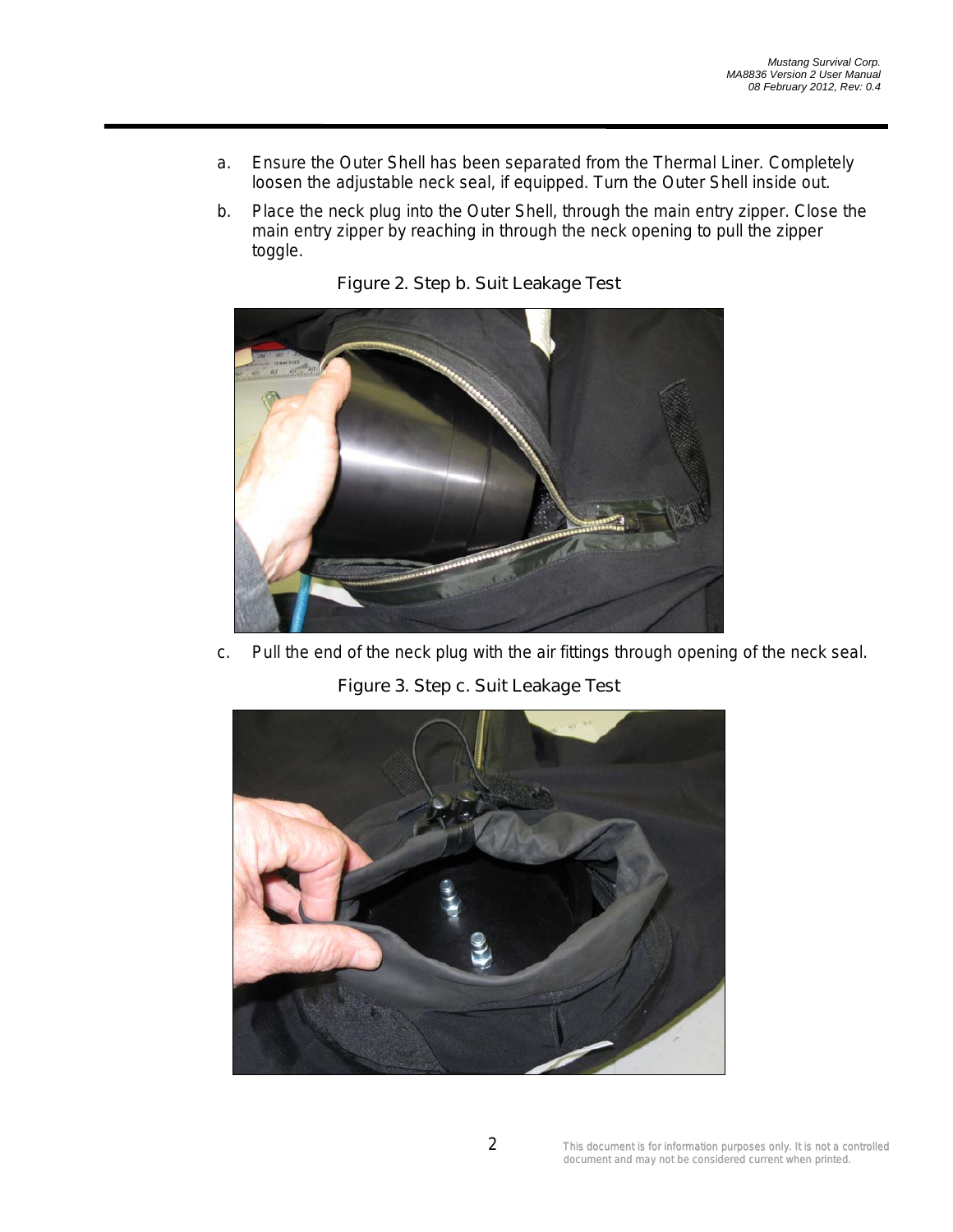d. Stretch neck seal to fit securely around neck plug ensuring top of seal extends past the groove in the neck plug.



**Figure 4. Step d. Suit Leakage Test**

e. Fit the cinching strap over the neck seal aligning it in the neck plug's groove.

**Figure 5. Step e. Suit Leakage Test**

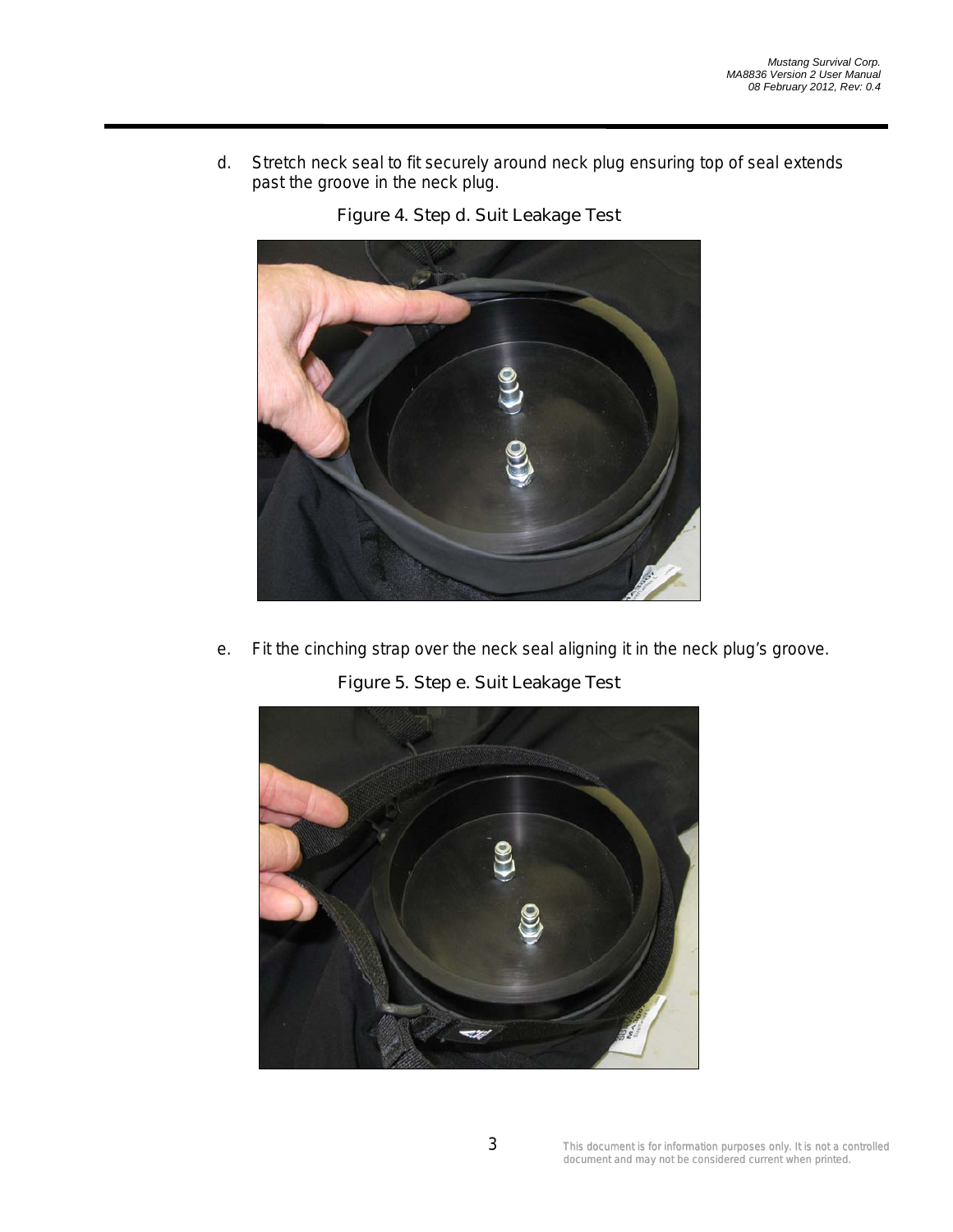f. Secure the cinching strap by pulling up the excess strap and fasten the Velcro closure.





g. Clamp both wrist seals with the clamps provided.

**Figure 7. Step g. Suit Leakage Test**

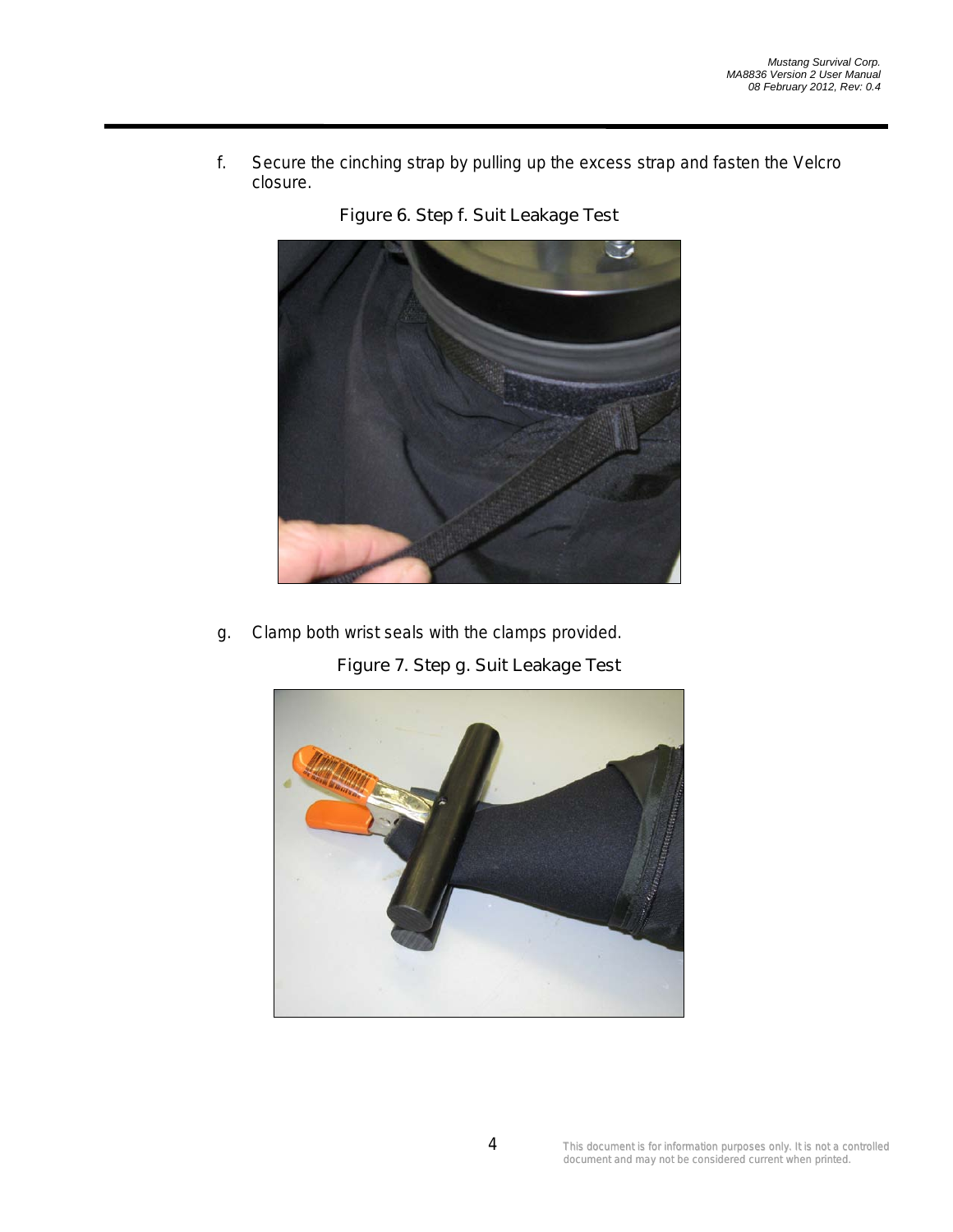h. Connect two coiled pneumatic hoses to the outputs on the right side of the control box. The two hoses are interchangeable.





i. Connect the other ends of the coiled hoses to the neck plug. It does not matter which hose connects to which plug. Figure 9 shows the correct configuration.



**Figure 9. Step i. Suit Leakage Test**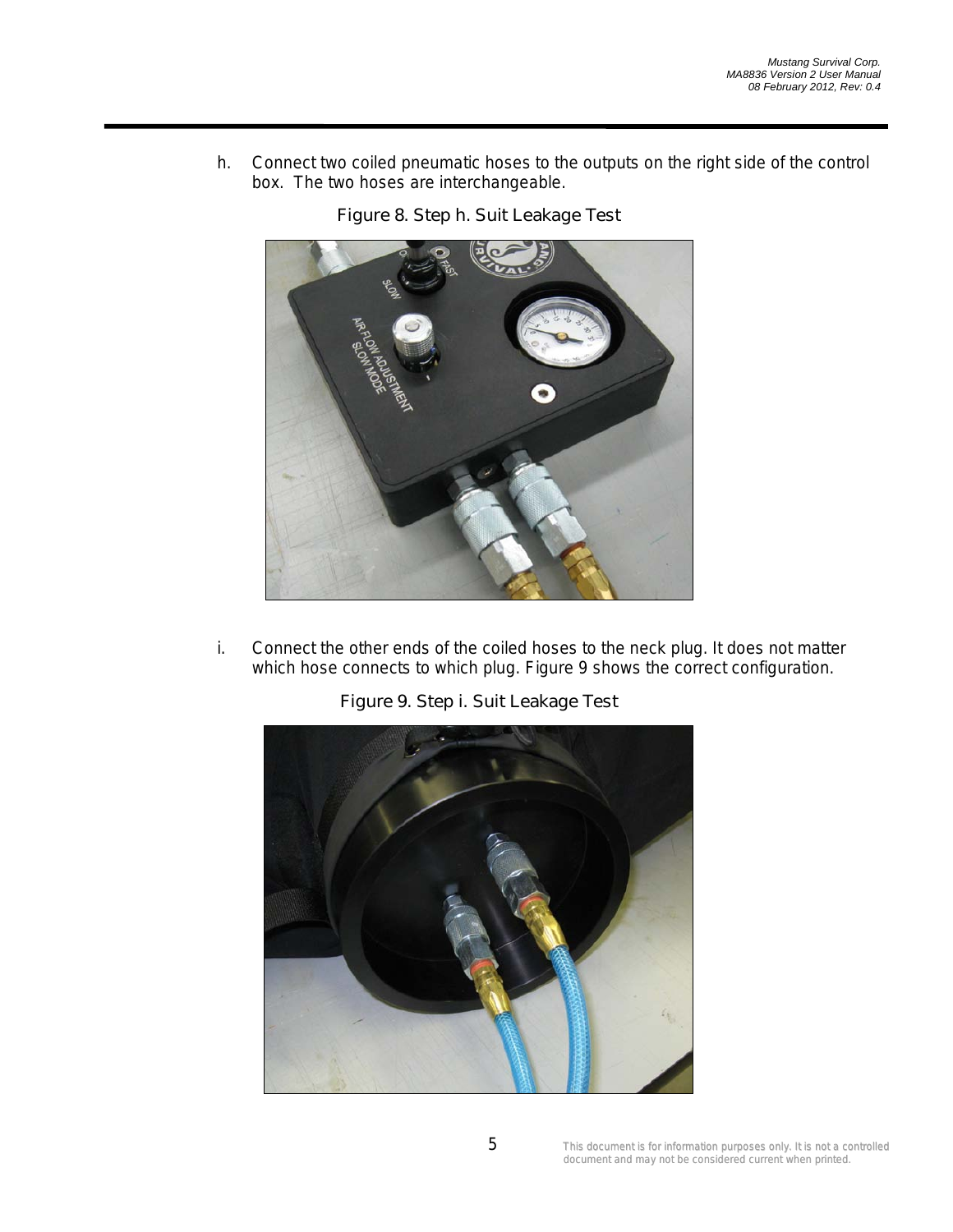j. Ensure your configuration matches figure 10, which shows two coiled pneumatic hoses correctly attached to the control box and the neck plug.





k. Connect high-pressure air source to the input side of the control box. The air pressure should be no greater than 150 psi.

#### *NOTE: Ensure the control lever is set in the off position before the highpressure air is connected.*



**Figure 11. Step k. Suit Leakage Test**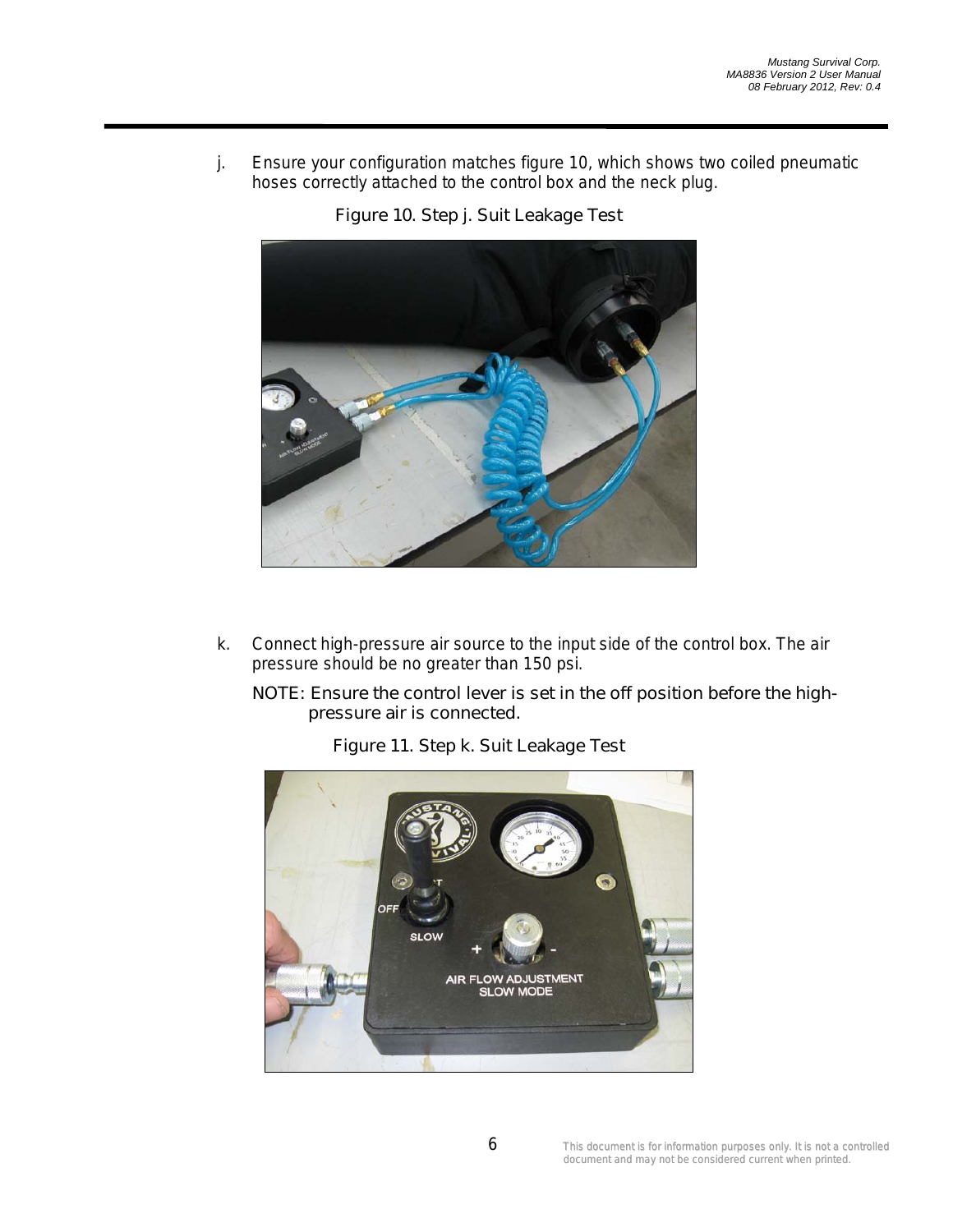l. The control box has one pressure gauge and two controls. The black control lever has three positions as labeled on the control box. The knurled knob can be turned to restrict the airflow traveling into the dry suit.



### **Figure 12. Step l. Suit Leakage Test**

- m. Move the control lever to the fast position. The suit should inflate rapidly. Once the suit appears ¾ inflated, move the lever to the slow position. Turn the knurled knob to the right to restrict the airflow rate until the suit inflates up to 12 in. water pressure. Adjust the knurled knob further to hold pressure inside the suit at 12 in. water.
- n. Spray the entire suit with a gentle soap and water solution of 0.5% soap to water by weight. Pay particular attention to the seams and zippers.

Examine any area of the suit where bubbles are forming and take action depending on the severity as follows (note that bubbles forming at a rate of less than one per second are probably not leaks):

- i. Small foamy bubbles collecting slowly on seam: Entrapped air. No leak present, no action required.
- ii. Small foamy bubbles collecting quickly on seam: Uncertain. Agitate seam around bubbles to remove any entrapped air. If bubbles persist after 10 minutes then consider as leak, mark leak area with a china marker, and document on the inspection record.
- iii. Steady stream of larger bubbles: Leak. Mark leak area and document on the inspection record.
- iv. Any other type of bubble formation or any sign of bubbles on a panel shall be treated as a leak.